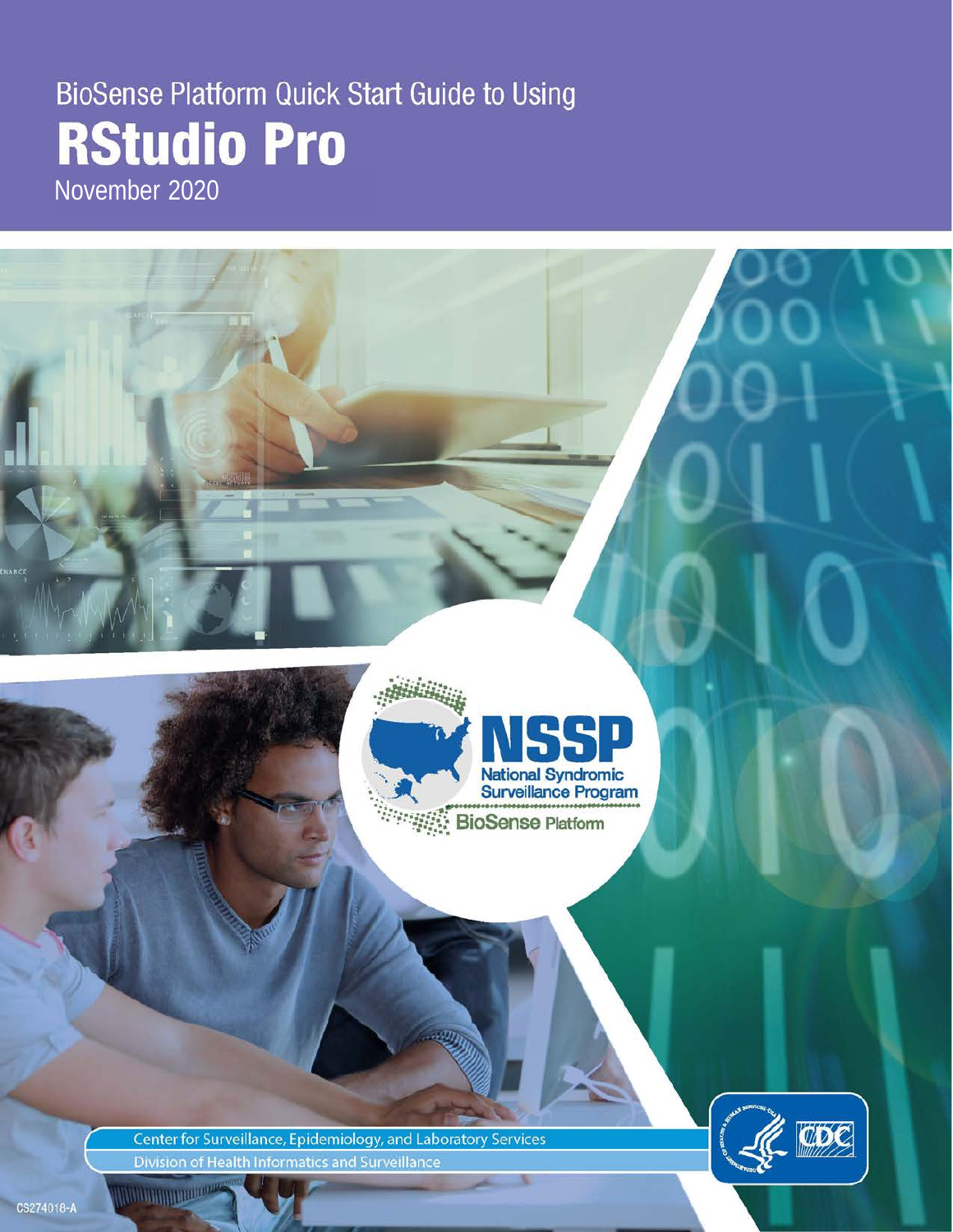*Quick Start Guide to Using RStudio Pro*

# **CONTENTS**

# **1. [Overview,](#page-2-0) 1**

*[Accessing RStudio,](#page-2-1) 1 [Logging in to RStudio,](#page-2-2) 1 [Changing your RStudio](#page-2-3) Password in Active Directory, 1*

# **2. [Basic Navigation,](#page-3-0) 2**

*[Overview,](#page-3-1) 2 [Database Tables,](#page-4-0) 3*

# **3. [Features,](#page-6-0) 5**

*[Project Sharing,](#page-6-1) 5 [Multiple Versions of R,](#page-9-0) 8 [Multiple R Sessions,](#page-9-1) 8 [User-installed RStudio Pro Packages,](#page-9-2) 8 [Currently Installed R Packages for All Users,](#page-9-2) 9*

# **4. [How to Connect to Data,](#page-11-0) 10**

# **[Appendix—Introduction to RStudio SQL Query Examples,](#page-12-0) 11**

*[Calls RODBC Package \(required to](#page-12-1) connect to database), 11 [Builds Connection String to Database,](#page-12-2) 11 [List Tables to Which User Has Access,](#page-12-3) 11 [List Accessible Tables,](#page-13-0) 12 [Query Database Table,](#page-13-1) 12 [MS SQL Query Examples,](#page-13-2) 13 [Collapse Records in Table into Visits,](#page-14-0) 13 [Output Object to .csv File,](#page-14-1) 13 [Indexes Available on Datamart,](#page-15-0) 14* 

# **Technical Assistance:** [support.syndromicsurveillance.org](https://icf-biosense.atlassian.net/servicedesk/customer/portal/5/user/login?destination=portal%2F5)

The National Syndromic Surveillance Program (NSSP) promotes and advances development of the cloud based BioSense Platform, a secure integrated electronic health information system that hosts standardized analytic tools and facilitates collaborative processes. The BioSense Platform is a product of the Centers for Disease Control and Prevention (CDC).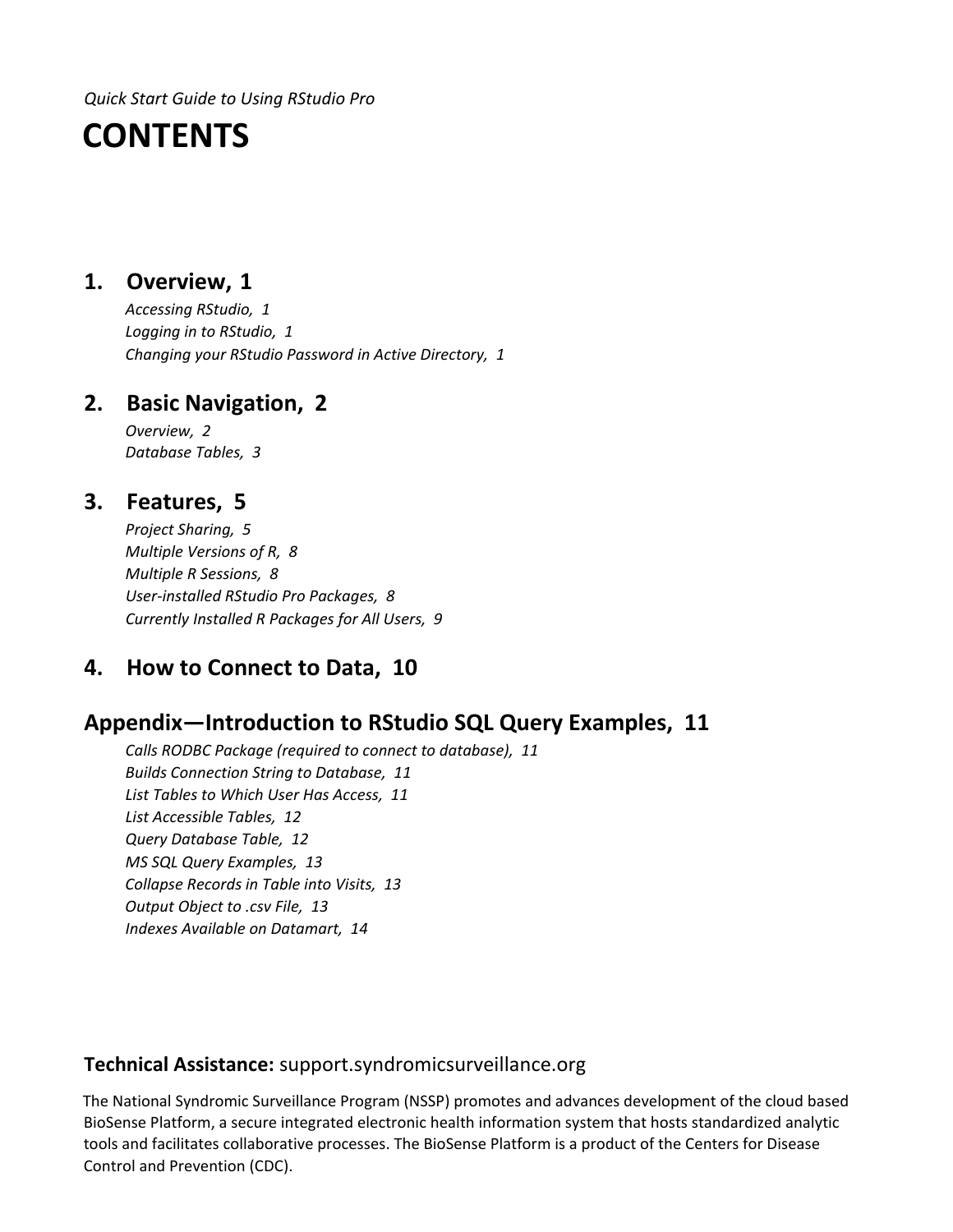# **Quick Start Guide to Using RStudio Pro**

# <span id="page-2-0"></span>**1. Overview**

RStudio Pro ("RStudio") lets you access and analyze SQL data stored on the BioSense Platform. You can use RStudio to verify your data within the BioSense Platform archive (raw, processed, and exceptions tables) and confirm information in your Master Facility Table (MFT). RStudio lets you access a single database on the BioSense Platform that contains views into all of your site's data. When using RStudio, you can view and query multiple databases and data tables that contain data for your site.

# <span id="page-2-1"></span>*Accessing RStudio*

You can request access to RStudio by having your site administrator create a ticket in the NSSP Service Desk [\(http://support.syndromicsurveillance.org\).](http://support.syndromicsurveillance.org/) All requests for access must be approved by your site administrator. All platform users must have a production Access & Management Center (AMC) user account. The AMC application creates the user in the active directory that is required for RStudio and other analysis tool access. The site administrator must first create the AMC user account before access to RStudio can be provisioned.

# <span id="page-2-2"></span>*Logging in to RStudio*

- 1. Go to the RStudio sign-in page: <https://webquery.syndromicsurveillance.org/rstudio/>
- 2. Enter the user ID.
- 3. Enter the temporary password.

The RStudio username and password are the same as the AMC/ESSENCE username and password.

The username you will use is biosense\[username].

|           | Sign in to RStudio |  |
|-----------|--------------------|--|
| Username: |                    |  |
| Password: |                    |  |
|           | Stay signed in     |  |
|           | <b>Sign In</b>     |  |

# <span id="page-2-3"></span>*Changing your RStudio Password in Active Directory*

Your password needs to be reset every 90 days. Users will get emails from the AMC. Your password can be reset a[t](https://amc.syndromicsurveillance.org/) [https://amc.syndromicsurveillance.org/.](https://amc.syndromicsurveillance.org/) If your password expires, you will not be able to log into RStudio or other tools and must reset your password in the AMC to restore access.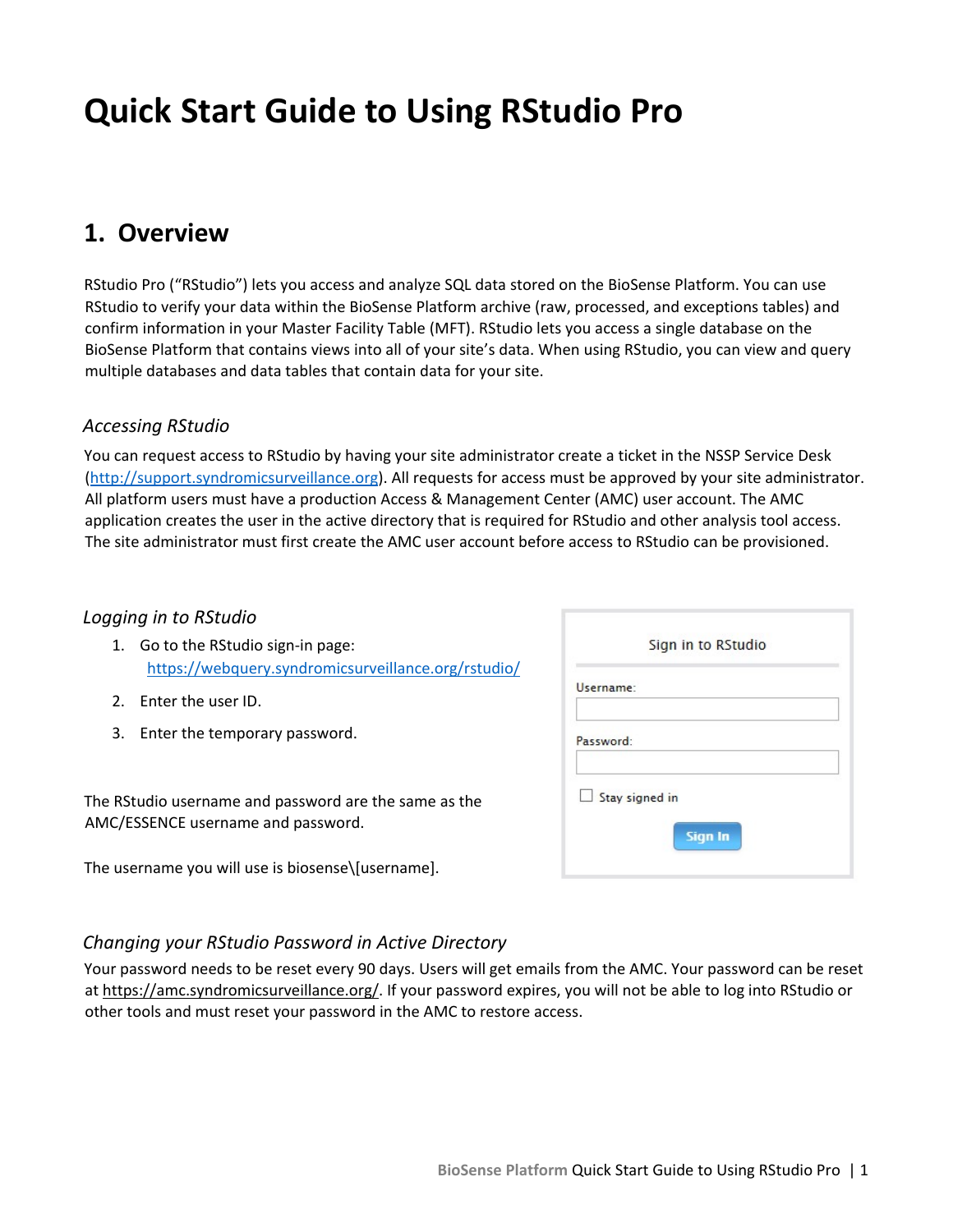# <span id="page-3-0"></span>**2. Basic Navigation**

# <span id="page-3-1"></span>*Overview*

The RStudio home pane is shown below (figure 1). Numerous online resources are available to help you learn about and become comfortable with the RStudio tool. RStudio's website includes many resources to explore: <https://www.rstudio.com/online-learning/#R>



*Figure 1. RStudio Navigation Guide*

- 1. The upper left part of the screen is a space in which you can open the files you create or edit (such as an R script). To create a new R script, select File, click "New File," then click "R Script"—or, click the icon of a document with a plus sign (located directly below the top menu).
- 2. The lower left part of the screen shows the **console** window. You may type commands into the console window and see output or logs from programs previously run.
- 3. The upper right part of the screen is the **environment** (or **workspace**). The environment lists all active objects, values, functions, or anything else you've created. The history tab within the environment window keeps a record of previous commands.
- 4. The bottom right part of the screen contains different tabs:
	- **Files** tab shows all files and folders available in your workspace.
	- **Plots** tab displays any plots you generate.
	- **Packages** tab contains a limited list of packages available for installation. Any package with a check next to it has been installed; if a package does not contain a check, those package functions are not usable.
	- **Help** tab can be used to search for additional information on a package or function.

For new users becoming familiar with R, the RStudio Essentials webinar will be particularly helpful: <https://www.rstudio.com/resources/webinars/rstudio-essentials-webinar-series-part-1/> [\(](https://www.rstudio.com/resources/webinars/rstudio-essentials-webinar-series-part-1/)starting at 5:44). *Note.* You do NOT need to download additional software to use the BioSense Platform web-based RStudio. This presentation will guide you through the different windows in RStudio and will also help you begin to write code.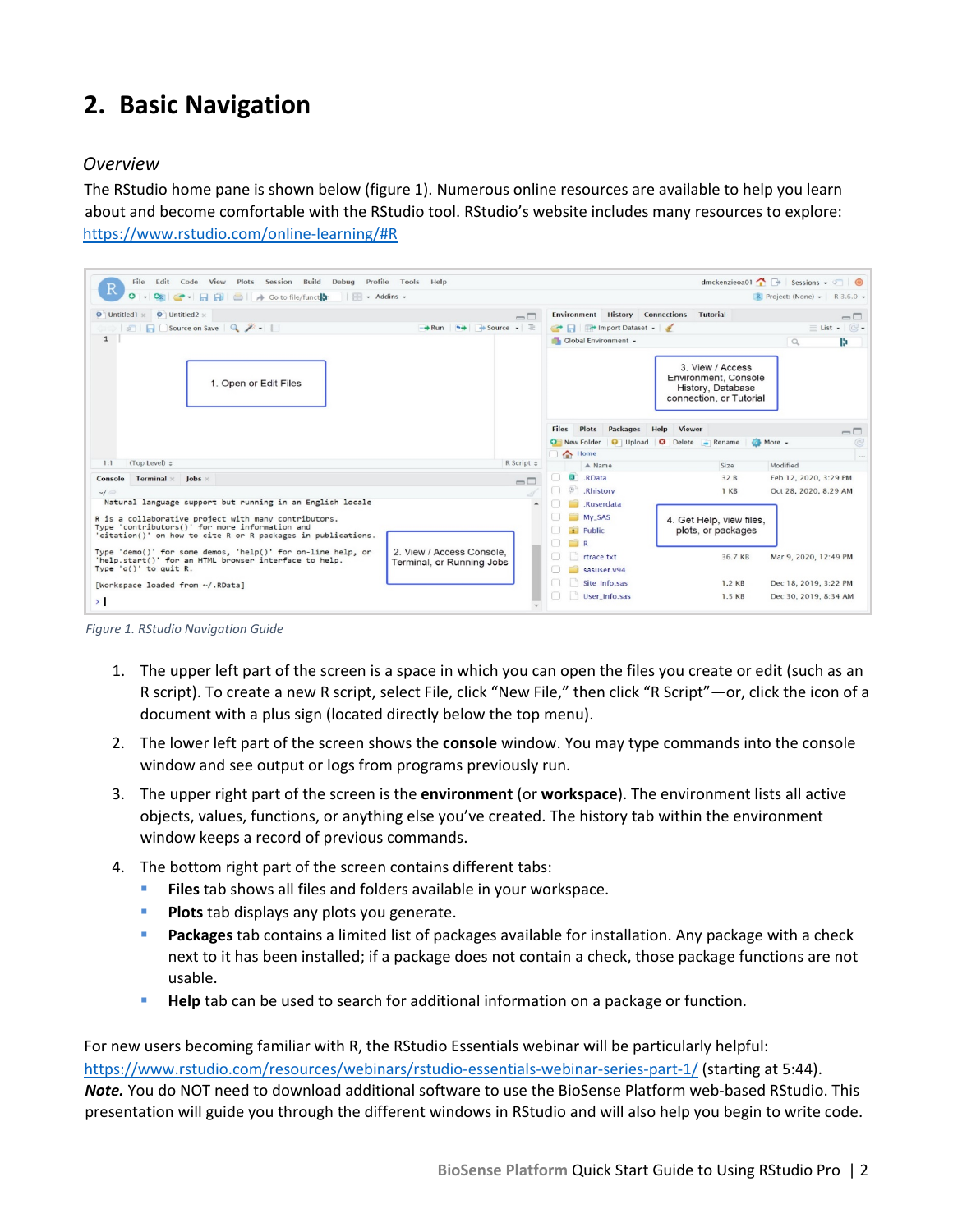# <span id="page-4-0"></span>*Database Tables*

This section describes the tables you can access by using RStudio. Replace the "XX" with your site's abbreviation. If you have been granted access by your site administrator, you will have access to both production and staging versions of your data tables. *Production tables* contain production-quality data sent to the BioSense Platform. *Staging tables* contain staging, or "test," data that you may use during the facility and feed onboarding process. For questions about onboarding, contact the NSSP Service Desk at http://support.syndromicsurveillance.org.

You may want to familiarize yourself with the following tables:

- **XX\_MFT**: the MFT loaded to the BioSense Platform after the MFT clean-up process
- **XX\_MFT\_Except:** MFT records that were unable to be uploaded
- **XX ST Raw**: the raw messages that will be processed against the new data flow
- **XX\_ST\_Processed:** the processed messages from the raw table
- **XX\_ST\_Except** and related tables: the exceptions messages from the raw table
- **Filter\_Reason**: join to XX\_ST\_Raw to understand why a record was filtered (i.e., not attempted to be processed)
- **Exceptions\_Reason**: join to XX\_ST\_Except\_Reason to understand why a record was exceptioned

| <b>Facility Information</b>    |                                                                                                                                                                                                                                                                                                   |  |  |  |
|--------------------------------|---------------------------------------------------------------------------------------------------------------------------------------------------------------------------------------------------------------------------------------------------------------------------------------------------|--|--|--|
| XX_MFT                         | Contains current Master Facility Table (MFT).<br>To update or modify your MFT, contact the NSSP Service Desk.                                                                                                                                                                                     |  |  |  |
| XX_MFT_Except                  | Contains facility records that could not be loaded to the MFT.                                                                                                                                                                                                                                    |  |  |  |
|                                | XX_Operational_Crosswalk Contains crosswalk used during production. Here, old or inactive facilities are mapped to new<br>and potentially active facilities.                                                                                                                                      |  |  |  |
| <b>XX_Site_Contacts</b>        | Contains contact information of site administrators for your site.                                                                                                                                                                                                                                |  |  |  |
| <b>Production-quality Data</b> |                                                                                                                                                                                                                                                                                                   |  |  |  |
| <b>XX_PR_Raw</b>               | Contains original message you delivered to the platform and some metadata about that<br>message. If a message was filtered and designated invalid for syndromic survelliance, the<br>Filter_Reason column will contain the code for why it was filtered.                                          |  |  |  |
| <b>XX_PR_Processed</b>         | Contains the processed message received and the calculated values built from the elements. This<br>table will only contain messages that met the minimum processing criteria. Incomplete or invalid<br>messages will be sent to XX_PR_Except.                                                     |  |  |  |
| XX_PR_Except                   | Contains the processed messages that did not meet minimum criteria for processing. The<br>structure of the XX_PR_Except table and XX_PR_Processed table is identical.<br>To understand why a message appears in the XX_PR_Except table, you may want to join to the<br>XX_PR_Except_Reason table. |  |  |  |
| XX_PR_Except_Reasons           | Contains the message_ID and any number of reasons for placing that record in the XX_PR_Except<br>table.<br>To view the exception code descriptive values, join to Exceptions_Reason table.                                                                                                        |  |  |  |

### **Names and Descriptions of Tables Available**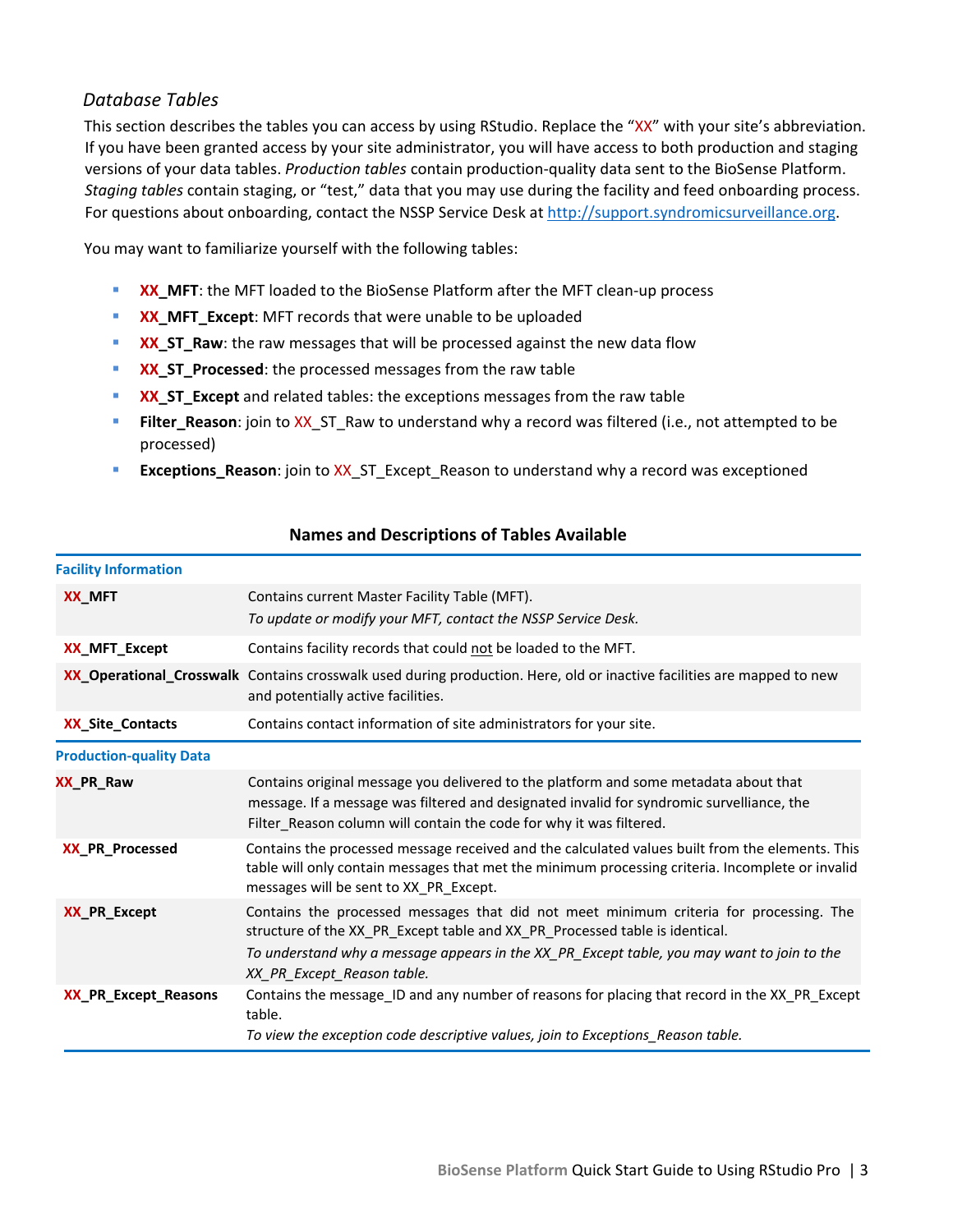#### **Names and Descriptions of Tables Available** *(continued)*

#### **Staging Data (e.g., test data for feed and facility onboarding)**

| Contains the original message you delivered to the platform and some metadata about that<br>message. If a message was filtered and designated invalid for syndromic surveillance, the<br>Filter Reason column will contain the code for why it was filtered.                                      |  |  |
|---------------------------------------------------------------------------------------------------------------------------------------------------------------------------------------------------------------------------------------------------------------------------------------------------|--|--|
| Contains the processed message received and the calculated values built from the elements. This<br>table will only contain messages that met the minimum processing criteria. Incomplete or invalid<br>messages will be sent to XX ST Except.                                                     |  |  |
| Contains the processed messages that did not meet minimum criteria for processing. The structure<br>of the XX ST Except table and XX ST Processed table is identical.<br>To understand why a message appears in the XX_ST_Except table, you may want to join to the<br>XX_ST_Except_Reason table. |  |  |
| Contains the message_ID and all the reasons for placing the record in the XX_ST_Except table.<br>To view the exception code descriptive values, join to Except Reason table.                                                                                                                      |  |  |
|                                                                                                                                                                                                                                                                                                   |  |  |
| Maps the Filter Reason Code found in the raw table to its descriptive text.                                                                                                                                                                                                                       |  |  |
| Maps the Exception Reason Code found in the Exceptions_Reasons table to its descriptive text.                                                                                                                                                                                                     |  |  |
|                                                                                                                                                                                                                                                                                                   |  |  |

Figure 2 shows an Entity Relationship Diagram of available BioSense Platform archive tables. You may find this helpful as you join tables to perform advanced queries.



*Figure 2. Entity Relationship Diagram of Archive Tables*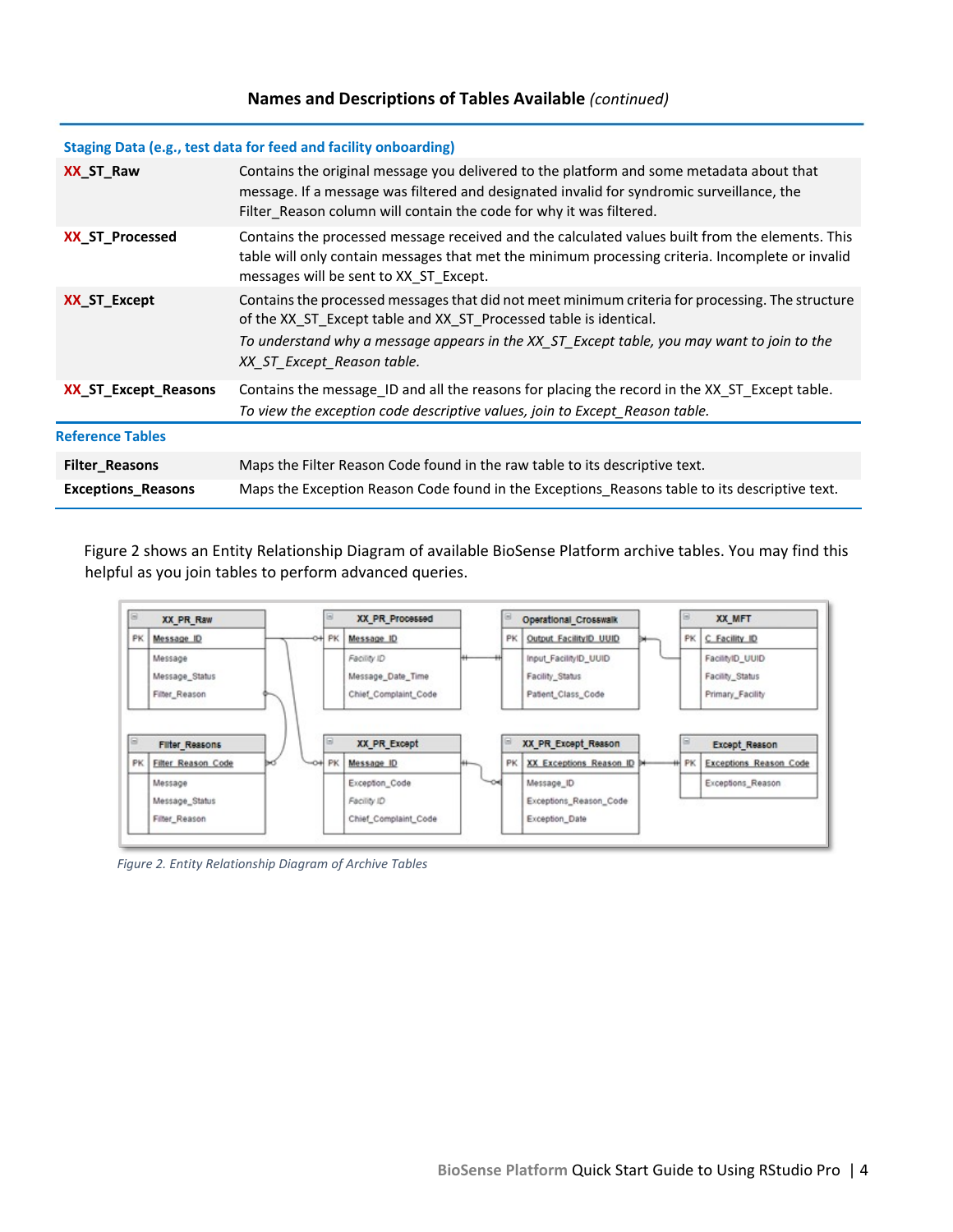# <span id="page-6-0"></span>**3. Features**

To see RStudio Pro features, click here: [https://www.rstudio.com/products/rstudio-server-pro/.](https://www.rstudio.com/products/rstudio-server-pro/) 

# <span id="page-6-1"></span>*Project Sharing*

Project Sharing is a feature of RStudio Pro that allows you to collaborate with other users and share data on the server. When you share a project, RStudio Pro grants other users secure access to the project. If multiple users are active in the project at the same time, you can see the others' activities and work together in a shared editing tool.

*Note.* To share projects, your system must meet the prerequisites described [here.](http://docs.rstudio.com/ide/server-pro/r-sessions.html#prerequisites-1) To learn more about project sharing, click here: [https://support.rstudio.com/hc/en-us/articles/211659737-Sharing-Projects-in-RStudioServer-](https://support.rstudio.com/hc/en-us/articles/211659737-Sharing-Projects-in-RStudio-Server-Pro)[Pro.](https://support.rstudio.com/hc/en-us/articles/211659737-Sharing-Projects-in-RStudio-Server-Pro) 

#### **Shared Project Cautions:**

Users who share projects can inadvertently make their user logins and jurisdiction-protected health information *visible to all other Shared Project users.* 

Whenever a user accesses the Shared Project on the NSSP RStudio server, that user can do any R computations normally available. In other words, the user is able to use and store logins in a connection string and query BioSense Platform data to retrieve the jurisdiction's protected health information.

**If an NSSP RStudio server user does computations in the shared project directory, quits the R session, AND chooses "Save" when prompted by the message below** (figure 3)**, the user makes all information (objects) saved available to everyone with access to the shared project directory. This includes logins and jurisdiction-protected health information.** The sensitive information that would have been accessible to other shared project users will be in a file named .RData or in a folder named .Ruserdata (figure 4).

| Save workspace image to<br>/mnt/enc1/rstudio/hgilin/MVA/.Ruserdata/hgilin/.<br>RData? |  |  |  |
|---------------------------------------------------------------------------------------|--|--|--|
|                                                                                       |  |  |  |

*Figure 3. Clicking "Save" makes information available to everyone with access to the shared project directory.*

|   | (J) RData                   | 3.8 CB         | Aug 23, 2017, 1:18  |
|---|-----------------------------|----------------|---------------------|
| 目 | <b>Ruserdata</b>            |                |                     |
| Θ | Completeness_Fake.rds       | 181.1 KB       | Aug 14, 2017, 3:44  |
|   | O Create Fake Data.R        | 1.5 KB         | Aug 14, 2017, 3:44  |
|   | <sup>0</sup> Metadata Viz.R | <b>TO 8 KB</b> | Aug 9, 2017, 8:14 A |
|   | A MVA Rproj                 | 205.8          | Aug 25, 2017, 11:0- |
|   | NSSP_MDWC_aYear.xlsx        | 33.4 KB        | May 5, 2017, 1:41 P |
|   | @ RunApp.R                  | 1.1 KB         | Aug 9, 2017, 1:57 P |
|   | Timeliness Fake.rds         | 43.3 KB        | Aug 14, 2017, 3:44  |
|   |                             |                |                     |

*Figure 4. Storage location for sensitive information.*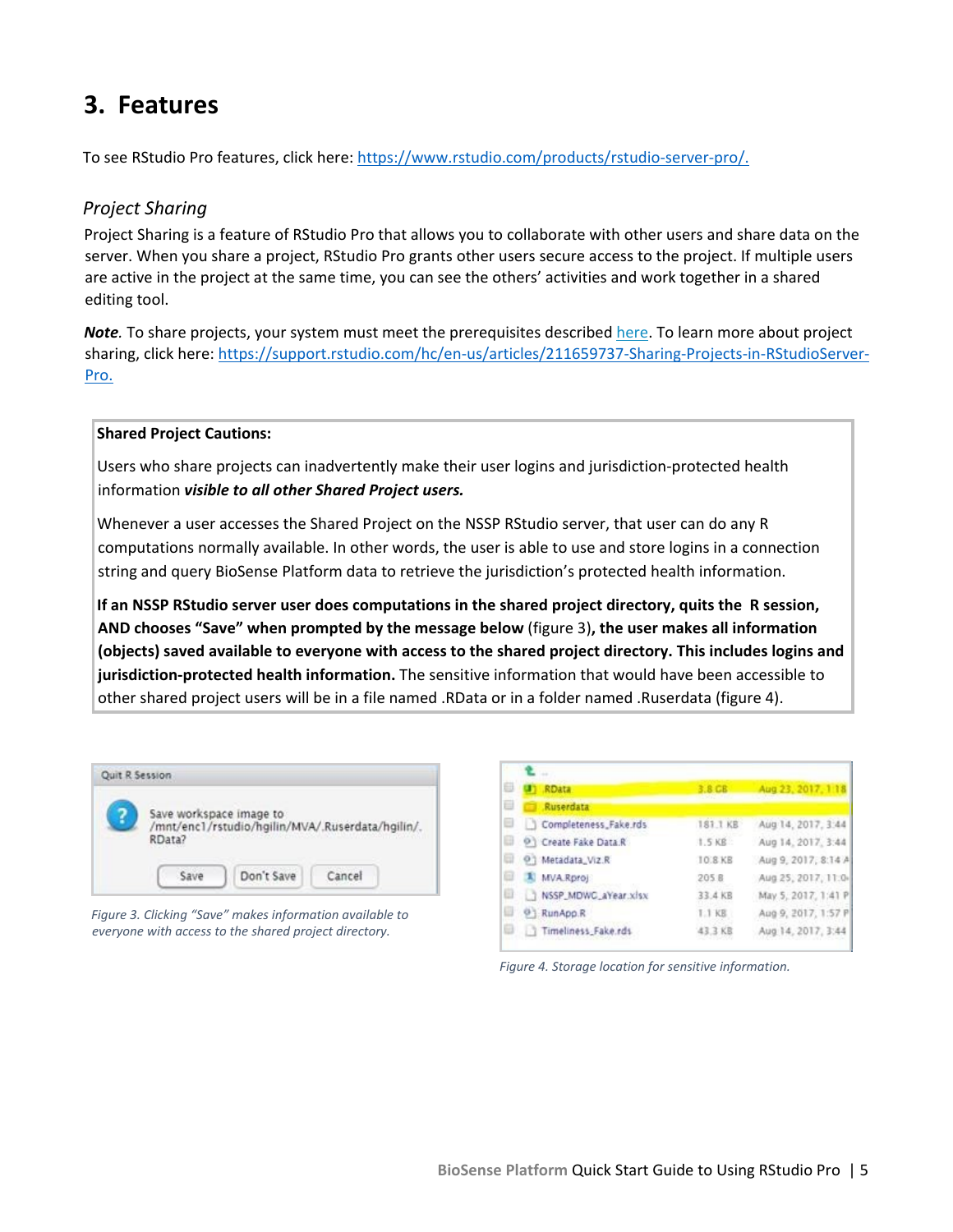**To avoid this issue**, *never* use the Shared Project Directory for work that will *not* be shared. Instead, do your work in another session area that's private. Here's how:

1. Toward the middle of the RStudio menu is a tab called "Session." Click "Session," and then click "New Session" on the drop-down menu (figure 5).



*Figure 3. New Session.*

2. Click "Working Directory," and then click "Start" (figure 6).

| Start within: | Project ® Working Directory |        |
|---------------|-----------------------------|--------|
| Directory:    | ú.                          | Browse |
| R version:    | R version 3.4.1 .           |        |
|               |                             |        |

*Figure 6. Opening a new private session.*

This will open a blank new session in your Home directory, which will likely be empty if you haven't done work there already. **Only you have access to your Home directory**. So, you can do work and store whatever you want without others seeing it. You can also save your workspace here without risk of exposing sensitive data.

If you do not close either session, Home and Shared Sessions will remain open. You can navigate between both by clicking the "Sessions" button at the top right of the RStudio menu. Here, you can see which sessions are open and navigate between them by clicking on either.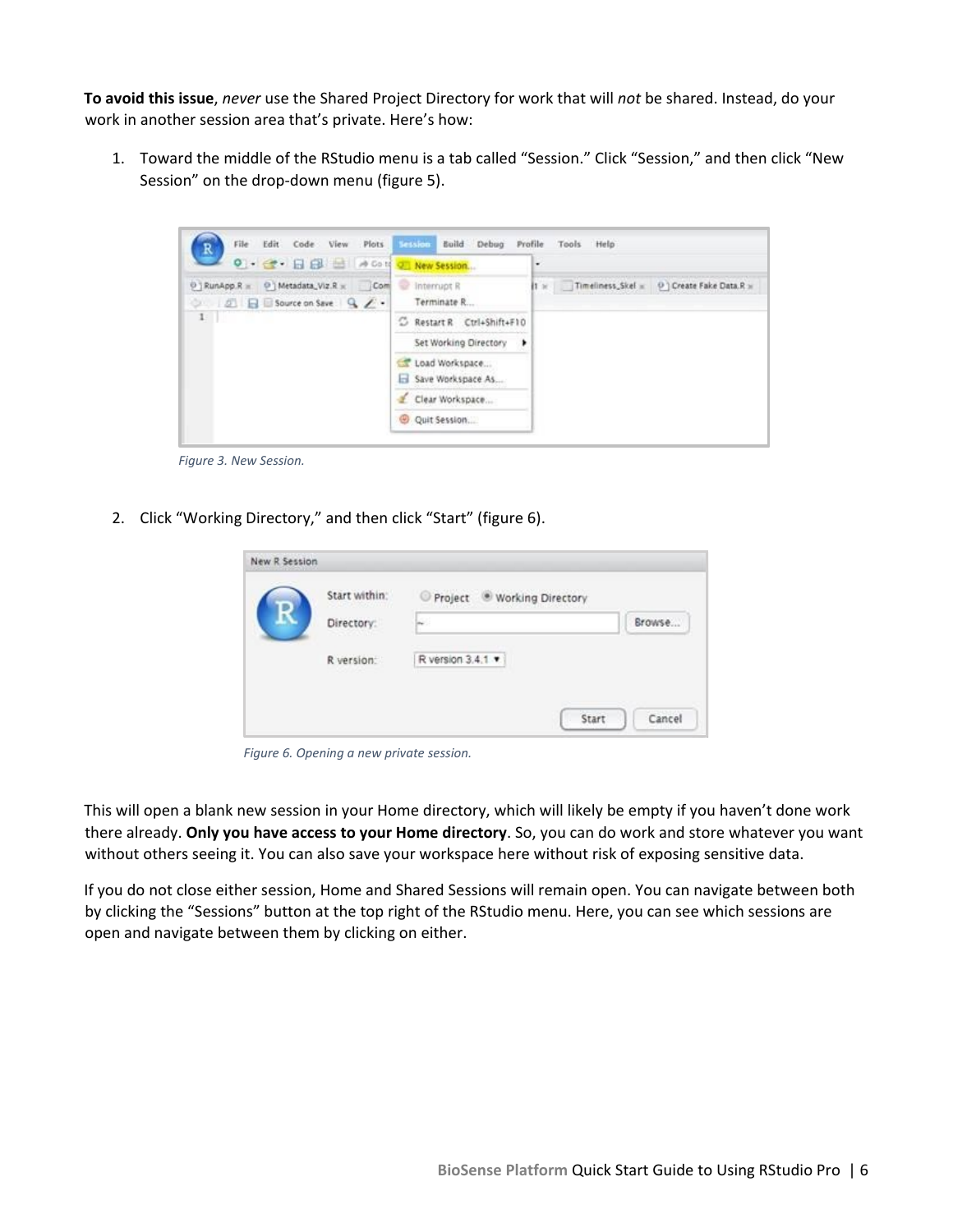*Note.* **RStudio projects stored in your Home directory cannot be shared.** This is an unfortunate technical limitation of RStudio and the current network file-sharing protocols. However, **NSSP provides a location on the WEBQUERY server to support shared projects.**

### *Steps for Creating a Shared Project in RStudio*

You can create your shared RStudio projects in subdirectories of **/mnt/enc1/rstudio** on the WEBQUERY server. First, you'll need to set up a subdirectory that matches your login name by following these steps:

- 1. Click the three dots (figure 7).
- 2. Navigate from RStudio to /mnt/enc1/rstudio/ (figure 7).



*Figure 7. Create a subdirectory*

3. Click "New Folder" to create a new *<yourusername>* in this location (figure 8):



Figure 8. Add new folder to subdirectory.

4. Click "Refresh" to see the pane that contains your new Shared Projects folder.

### *Steps for Creating Specific Shared Projects Inside the Subdirectory*

For multiple shared projects, you'll want to set up project-specific folders inside the subdirectory. Here's how:

- 1. Navigate from RStudio to /mnt/enc1/rstudio/<*yourusername>*
- 2. Create shared projects and project folders as needed, and
- 3. Copy necessary programs and data files into the project folder.

Keep in mind that the /mnt/enc1/rstudio directory on the WEBQUERY server is *local* storage. Local storage:

- Is readable and writable by all users, and
- Supports all requirements for RStudio shared projects.

.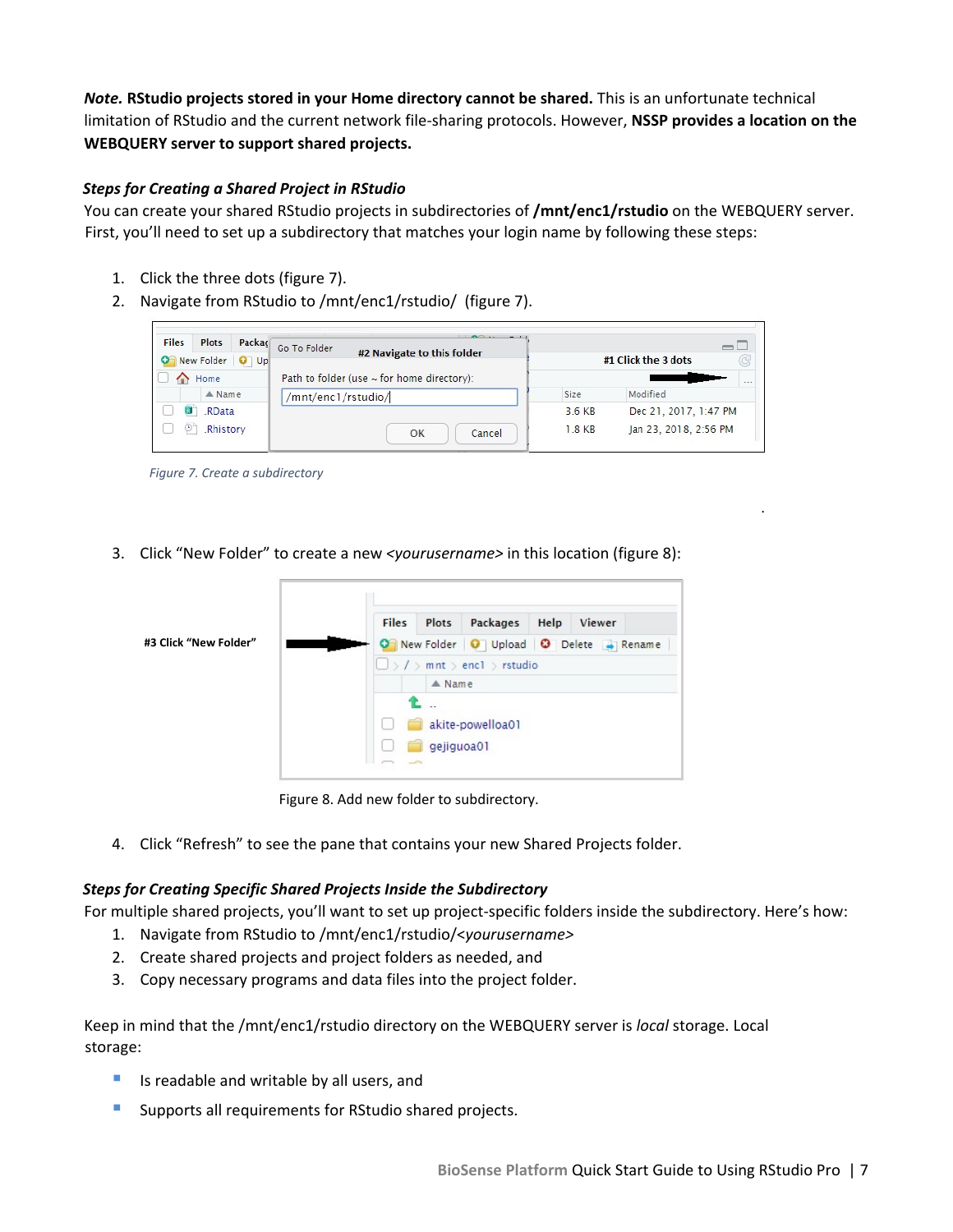Whenever you create a personal subdirectory in this location, be aware that:

- You control the subdirectory and all of its contents.
- By default, other users can read these files but cannot change the content. " You can change permissions on the files to prevent direct access by other users.

#### <span id="page-9-0"></span>*Multiple Versions of R*

RStudio lets you select multiple versions of R from within the integrated development environment, or IDE, which can be useful for the following tasks:

- **Manage R upgrades**
- Test code on a variety of R versions and distributions
- Support projects that depend on various versions of R

#### <span id="page-9-1"></span>*Multiple R Sessions*

RStudio lets you open multiple concurrent sessions, which can be useful when you want to:

- **Run multiple analyses in parallel**
- **Keep multiple sessions open indefinitely**
- Participate in one or more shared projects

#### **Multiple R Versions**

To learn more about running multiple R **versions**, click here:

[https://support.rstudio.com/hc/enu](https://support.rstudio.com/hc/en-us/articles/212364537-Multiple-Versions-of-R-in-RStudio-Server-Pro) [s/articles/212364537-](https://support.rstudio.com/hc/en-us/articles/212364537-Multiple-Versions-of-R-in-RStudio-Server-Pro) [MultipleVersions-of-R-in-RStudio-](https://support.rstudio.com/hc/en-us/articles/212364537-Multiple-Versions-of-R-in-RStudio-Server-Pro)[Server-Pro](https://support.rstudio.com/hc/en-us/articles/212364537-Multiple-Versions-of-R-in-RStudio-Server-Pro)

#### **Multiple R Sessions**

To learn more about running multiple R **sessions**, click here:

[https://support.rstudio.com/hc/enu](https://support.rstudio.com/hc/en-us/articles/211789298-Multiple-R-Sessions-in-RStudio-Server-Pro) [s/articles/211789298-Multiple-](https://support.rstudio.com/hc/en-us/articles/211789298-Multiple-R-Sessions-in-RStudio-Server-Pro)[RSessions-in-RStudio-Server-Pro](https://support.rstudio.com/hc/en-us/articles/211789298-Multiple-R-Sessions-in-RStudio-Server-Pro)

#### <span id="page-9-2"></span>*User-installed RStudio Pro Packages*

In addition to packages installed and available for immediate use,

you may install additional R-compatible packages by running the following code (altering PackageName to the case-sensitive name of your project):

#### install.packages("PackageName")

*Note***.** Even when a package has been installed, running the following code at the beginning of your programs to call a package is a good practice:

#### library(PackageName)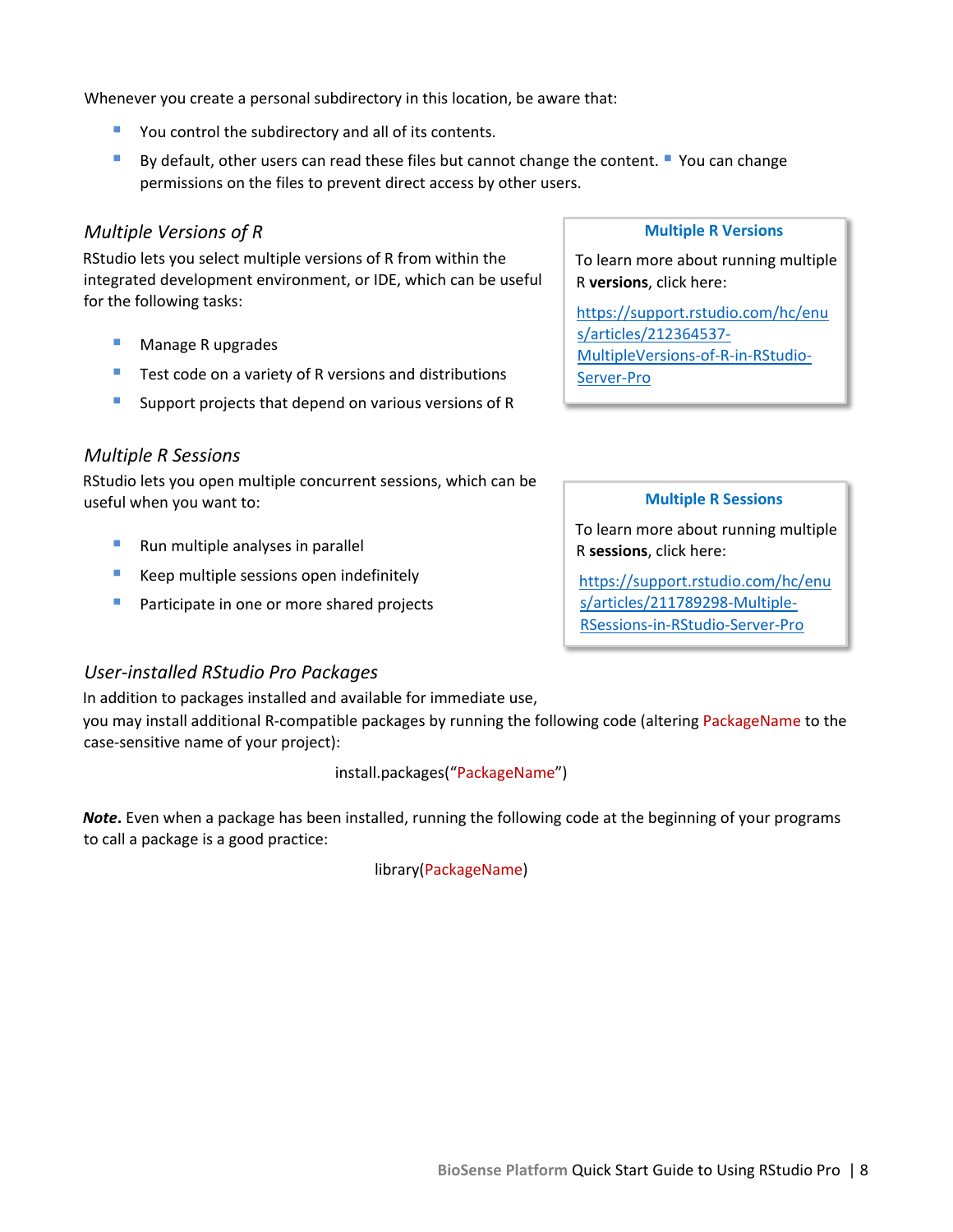# *Currently Installed R Packages for All Users*

| abind           | dplyr       | irlba           | pkgmaker            | <b>RODBC</b>   | udunits2    |
|-----------------|-------------|-----------------|---------------------|----------------|-------------|
| acepack         | DT          | <b>ISOcodes</b> | plogr               | rpart          | units       |
| acs             | epitools    | iterators       | plotly              | rprojroot      | utf8        |
| assertthat      | evaluate    | itertools       | plyr                | Rserve         | utils       |
| backports       | dplyr       | janeaustenr     | png                 | <b>RSQLite</b> | uuid        |
| base            | feather     | jpeg            | polyclip            | rstudioapi     | V8          |
| base64enc       | forcats     | jsonlite        | polyCub             | rvest          | viridis     |
| <b>BH</b>       | foreach     | keras           | praise              | rvg            | viridisLite |
| bindr           | foreign     | KernSmooth      | prettyunits         | scales         | <b>WDI</b>  |
| bindrcpp        | formatR     | knitr           | processx            | selectr        | whisker     |
| bit             | Formula     | labeling        | progress            | shiny          | widyr       |
| bit64           | gdtools     | lattice         | proto               | slam           | withr       |
| bitops          | geosphere   | latticeExtra    | psych               | SnowballC      | XML         |
| blob            | GGally      | lazyeval        | purrr               | sourcetools    | xml2        |
| boot            | ggforce     | leaflet         | quantmod            | sp             | xtable      |
| broom           | ggiraph     | lubridate       | R.methodsS3         | spatial        | xts         |
| callr           | ggmap       | magrittr        | R.oo                | spatstat       | yaml        |
| caTools         | ggplot2     | mailR           | R.utils             | spatstat.data  | zeallot     |
| cellranger      | ggraph      | mapproj         | R <sub>6</sub>      | spatstat.utils | zip         |
| checkmate       | ggrepel     | maps            | rappdirs            | splines        | <b>ZOO</b>  |
| choroplethr     | ggthemes    | maptools        | raster              | sqldf          |             |
| choroplethrMaps | ggvis       | markdown        | <b>RColorBrewer</b> | stats          |             |
| chron           | git2r       | <b>MASS</b>     | Rcpp                | stats4         |             |
| class           | glue        | Matrix          | RCurl               | stopwords      |             |
| cli             | goftest     | memoise         | readr               | stringi        |             |
| cluster         | graphics    | methods         | readxl              | stringr        |             |
| codetools       | grDevices   | mgcv            | registry            | surveillance   |             |
| colorspace      | grid        | mime            | rematch             | survival       |             |
| compiler        | gridBase    | <b>MMWRweek</b> | reprex              | tcltk          |             |
| config          | gridExtra   | mnormt          | reshape             | tensor         |             |
| crayon          | gsubfn      | modelr          | reshape2            | tensorflow     |             |
| crosstalk       | gtable      | munsell         | reticulate          | testthat       |             |
| curl            | haven       | networkD3       | rex                 | tfruns         |             |
| data.table      | hexbin      | nlme            | rgdal               | tibble         |             |
| dataframes2xls  | highr       | <b>NLP</b>      | rgeos               | tidyr          |             |
| datasets        | Hmisc       | <b>NMF</b>      | RgoogleMaps         | tidyselect     |             |
| DBI             | hms         | nnet            | rio                 | tidytext       |             |
| dbplyr          | htmlTable   | odbc            | rJava               | tidyverse      |             |
| debugme         | htmltools   | officer         | rjson               | tinytex        |             |
| deldir          | htmlwidgets | openssl         | <b>RJSONIO</b>      | tm             |             |
| devtools        | httpuv      | openxlsx        | rlang               | tokenizers     |             |
| dichromat       | httr        | parallel        | rmarkdown           | tools          |             |
| digest          | hunspell    | pillar          | RMySQL              | <b>TTR</b>     |             |
| doParallel      | igraph      | pkgconfig       | rngtools            | tweenr         |             |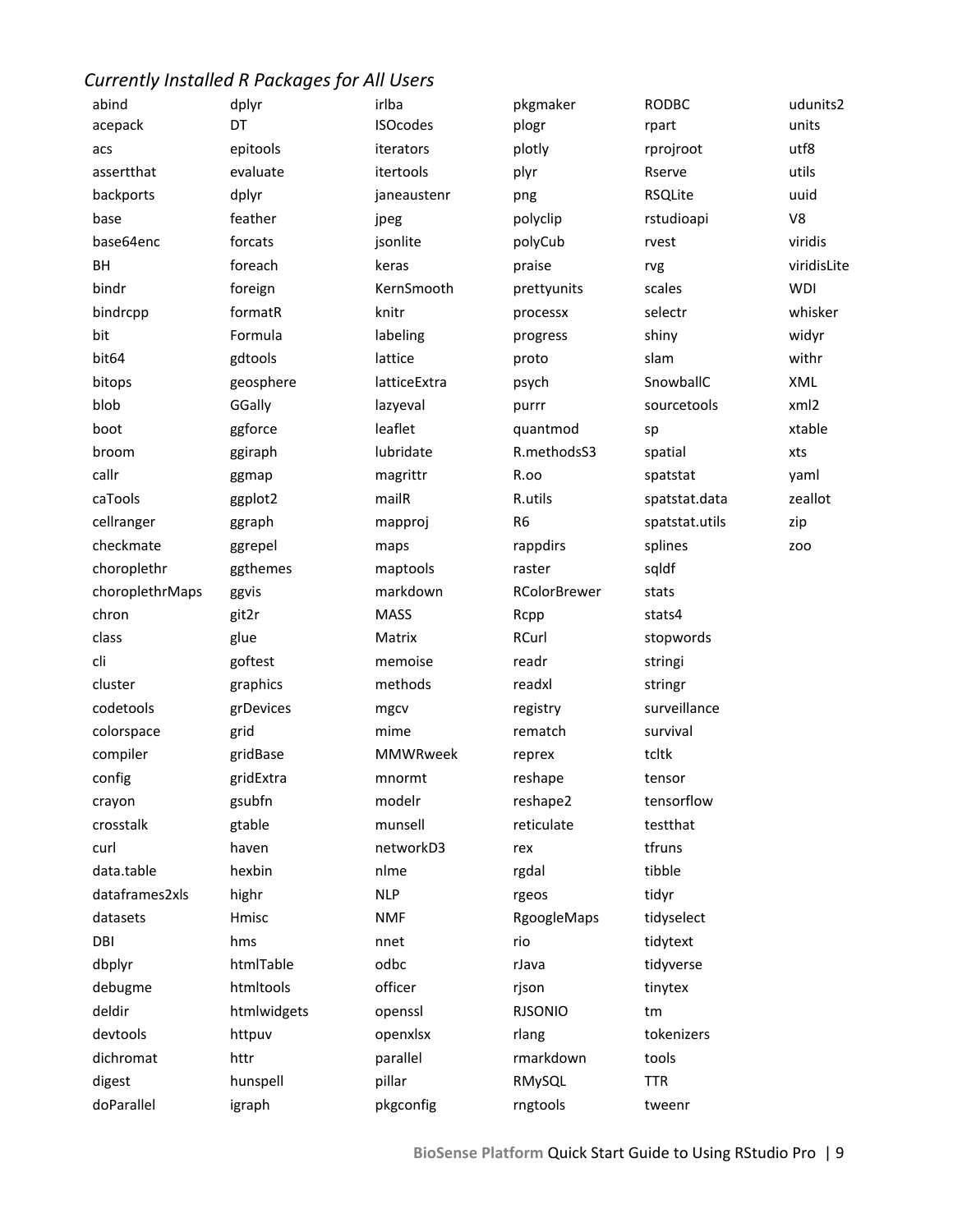# <span id="page-11-0"></span>**4. How to Connect to Data**

Data for a given site is located in tables on the DataMart server on the BioSense Platform database. RStudio uses an odbcConnect string to connect to the DataMart and to access these tables. The following code may be used to connect to new BioSense Platform data in the DataMart:

library(RODBC) odbcConnect("BioSense\_Platform", "BIOSENSE\\USERNAME", "PASSWORD")

Remember to use your username and password in the connection string. *Note.* The username and password are the same for the AMC, RStudio, and ESSENCE.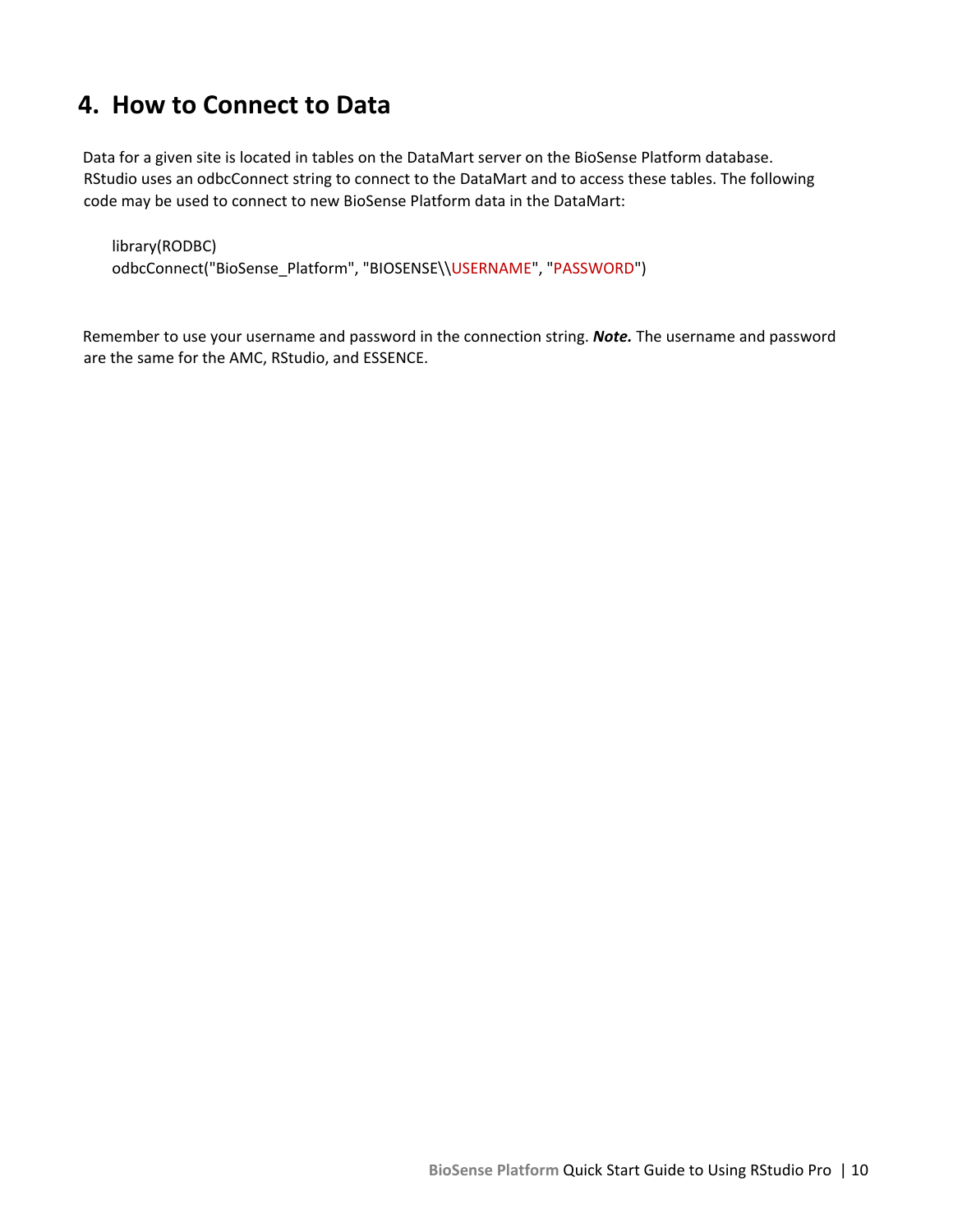# <span id="page-12-0"></span>**Appendix—Introduction to RStudio SQL Query Examples**

#### **Query Limitations**

A good practice is to limit query results to 100,000 records or less. If downloading more than 1 year of data, it is recommended to download in smaller increments.

#### **Memory Limitations**

Tools on the BioSense Platform are shared resources. Please keep the following in mind:

- Queries will continue to run after a user closes a window.
- Queries running longer than 72 hours may be terminated if the performance of other resources is degraded.

# <span id="page-12-1"></span>**Calls RODBC Package (required to connect to database)**

library(RODBC)

## <span id="page-12-2"></span>**Builds Connection String to Database**

con <- odbcConnect("Biosense\_Platform","BIOSENSE\\USERNAME","PASSWORD")

#You should also close any open connections when you are done connecting to the server by using the following code: close(con)

### <span id="page-12-3"></span>**List Tables to Which User Has Access**

In general, users have access to the following tables (replace XX with your site abbreviation):

- XX\_MFT
- **XX** Operational Crosswalk
- **XX\_PR\_Except**
- **XX\_PR\_Except\_Reason**
- **XX\_PR\_Processed**
- **xx** PR\_Raw
- **XX\_Site\_Contacts**
- **XX\_ST\_Except**
- **XX\_ST\_Except\_Reason**
- **XX\_ST\_Processed**
- XX\_ST\_Raw
- **Except Reasons**
- **Filter\_Reasons**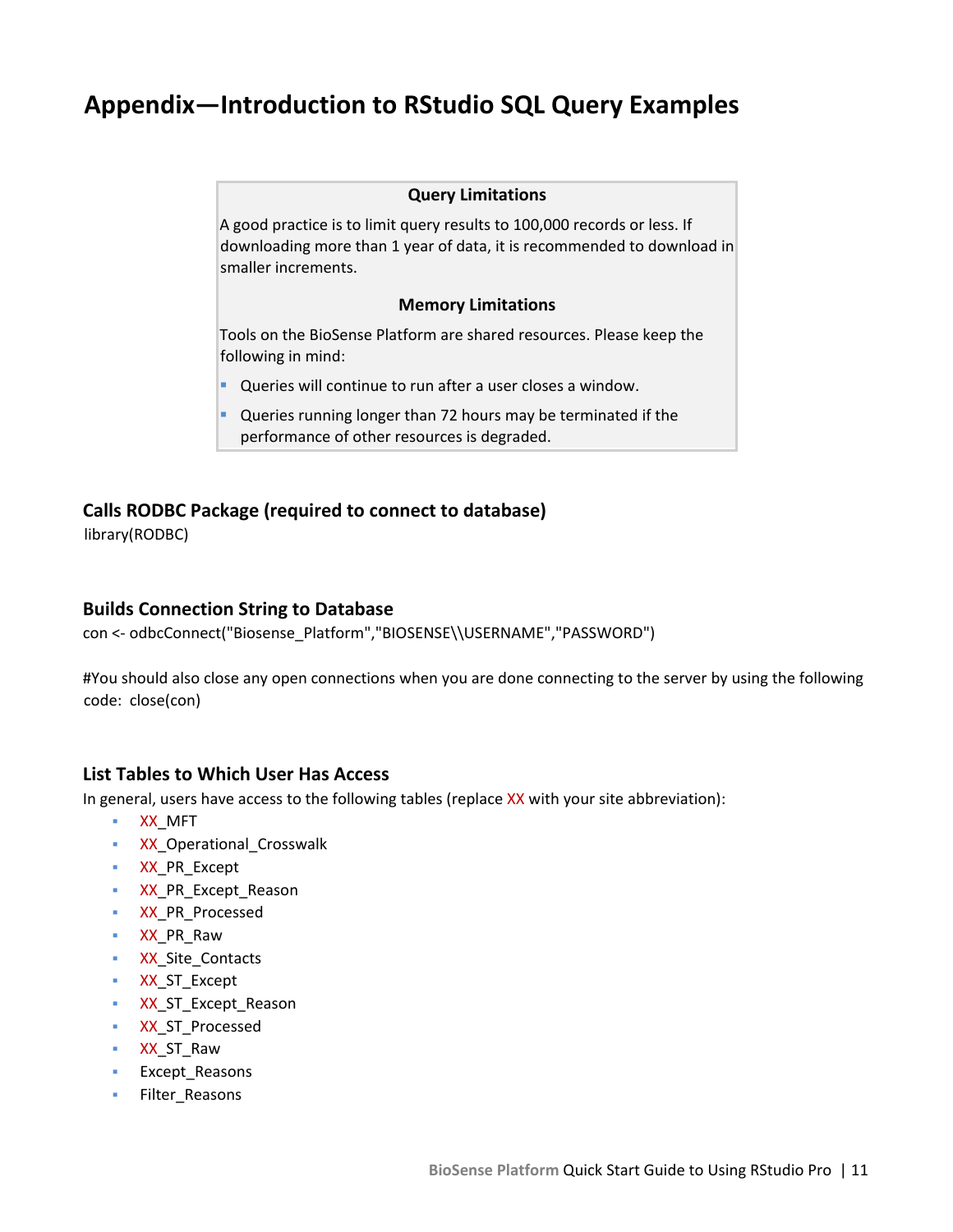# <span id="page-13-0"></span>**List Accessible Tables**

This code will create an object df.tables that contains a list of the tables to which a user has access:

#Call the RODBC Package library(RODBC)

#Build the connection to your database con <- odbcConnect("Biosense\_Platform","BIOSENSE\\USERNAME","PASSWORD")

#Create list of accessible tables as object df.tables df.tables<-subset(sqlTables(con), TABLE\_SCHEM=='dbo')

# Closes connection close(con)

### <span id="page-13-1"></span>**Query Database Table**

It is important to note that R uses SQL language to query SQL tables. You may run any SQL query in R by altering the code to use a query of your choice.

#Call the RODBC Package library(RODBC)

#Build the connection to your database con <- odbcConnect("Biosense\_Platform","BIOSENSE\\USERNAME","PASSWORD")

#Develop the query to be run #In this example, we create an object called "query" that is a query to pull 100 records from the XX PR Processed table with Arrived Date between  $1/1/17$  and  $1/2/17$ 

query <- paste("select top 100 \* from [BioSense\_Platform].dbo.XX\_PR\_Processed WHERE Arrived\_Date\_Time between '2017-01-01' and '2017-01-02';", sep="")

#Run the query using the connection string and put the results in an object called "table" table <- sqlQuery(con, query)

# Closes connection close(con)

### <span id="page-13-2"></span>**MS SQL Query Examples**

These queries can be copied and pasted into the query section of the previous example to produce the same results using RStudio.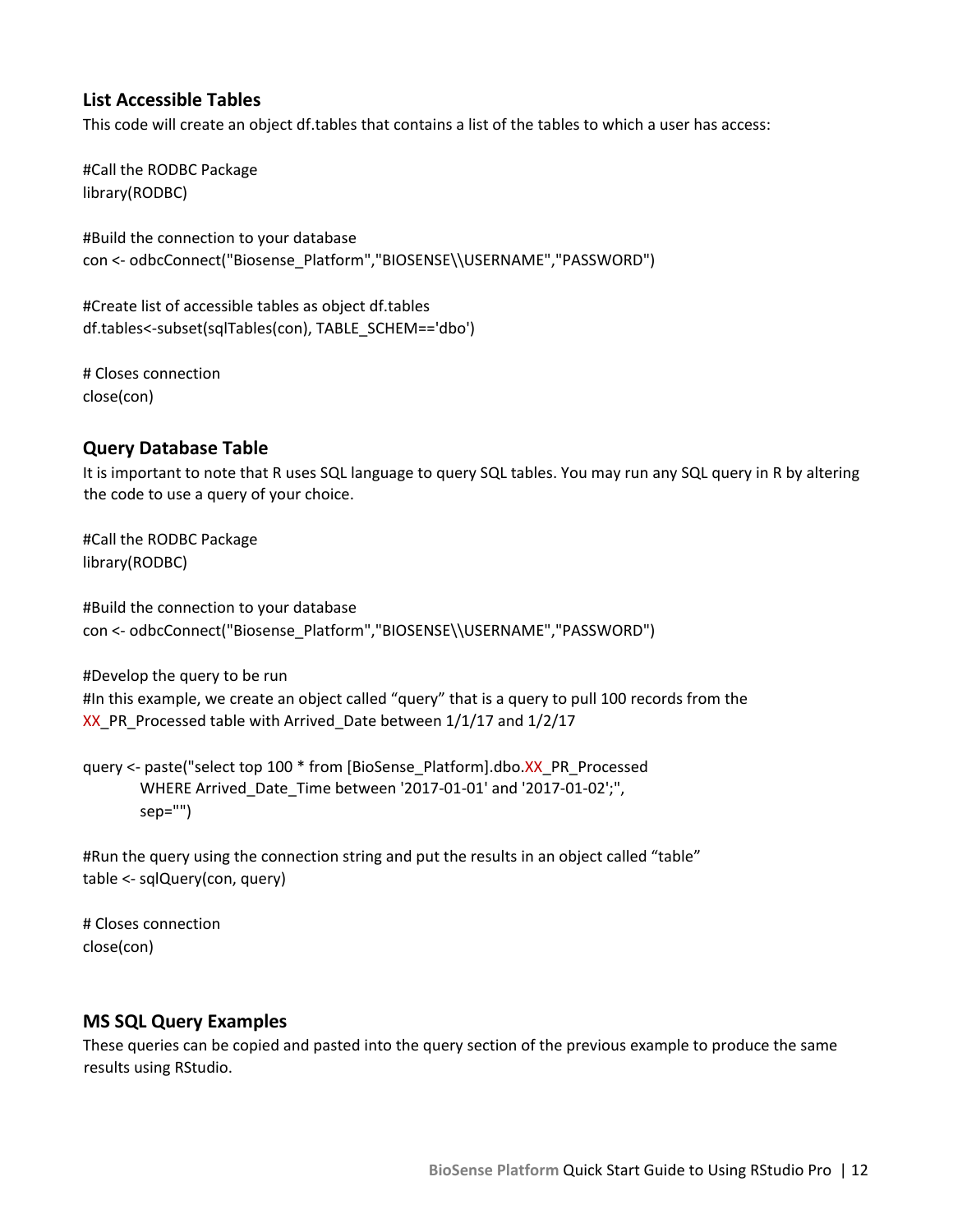# <span id="page-14-0"></span>**Collapse Records in Table into Visits**

Unique\_row\_counts <-table%>% group\_by(variable)%>%summarise(n=n())

Or

# library(sqldf)

Unique\_row\_counts<-sqldf('select "variable", count(\*) from "table" group by variable')

# <span id="page-14-1"></span>**Output Object to .csv File**

write.csv(table, file="FileName.csv", row.names = FALSE)